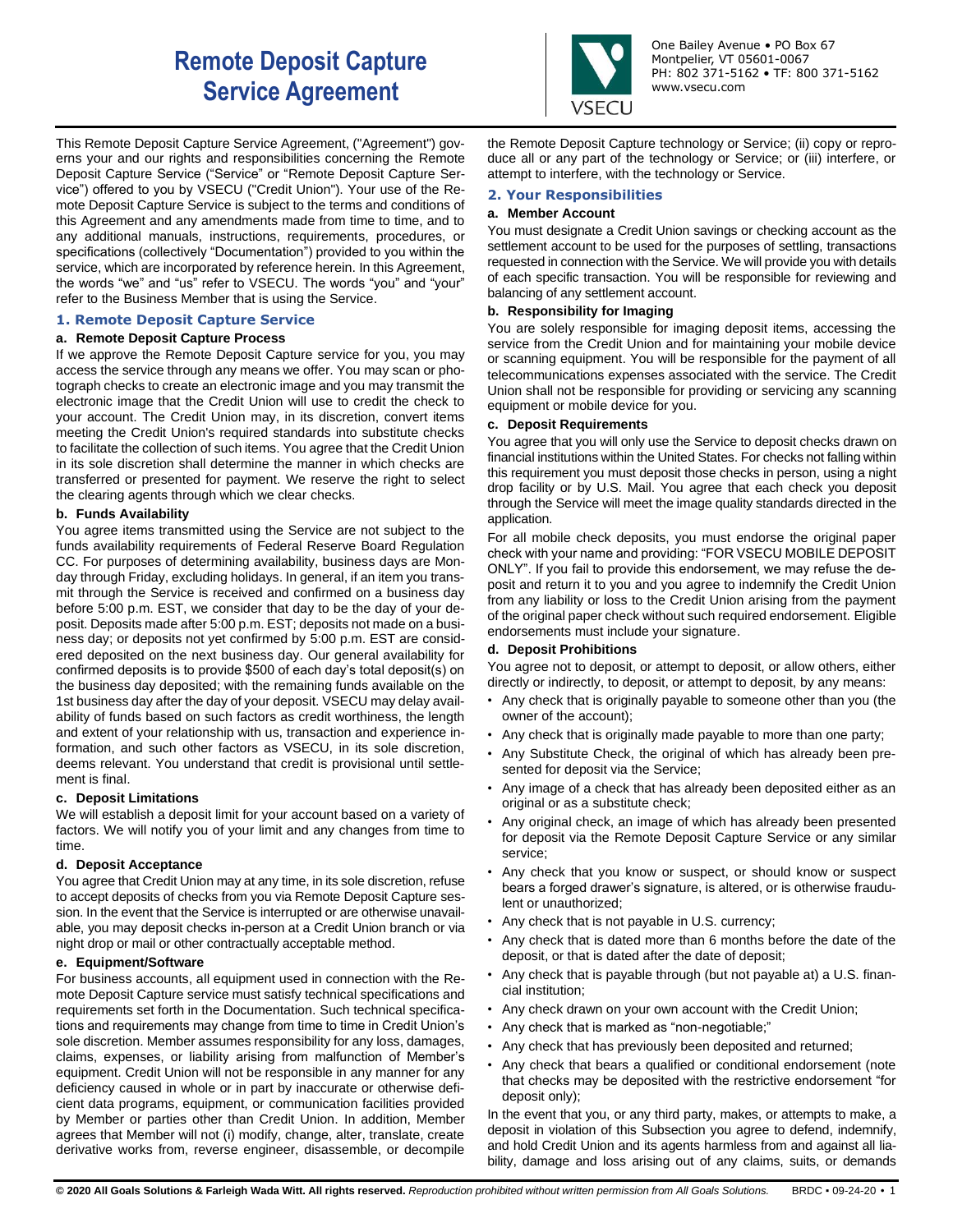brought by third parties with respect to any such Substitute Check or original check. You agree that the aggregate amount of any items which are deposited more than once will be debited from your account, and to the extent funds in your account are insufficient to cover such amount, any balance shall be debited by Credit Union from any other deposit accounts with Credit Union in its sole discretion. You further acknowledge that you and not the Credit Union is responsible for the processing and handling of any original items which are imaged and deposited utilizing the Service and you assume all liability to the drawer of any item imaged using the service or liability arising from the Credit Union's printing of any substitute check from those images.

# **e. Check Retention & Destruction**

You agree that all checks belong to you and not to the Credit Union and that those items shall be handled in accordance with this Agreement and your Member Service Agreement (MSA) or Business Member Service Agreement (BMSA). After our receipt of a deposit transmission we will acknowledge by electronic means our receipt of such transmission. Your electronic transmission is subject to proof and verification. You will retain the original of all imaged checks that have been deposited via Remote Deposit Capture for a reasonable period of time in order to verify settlement and credit or to balance periodic statements, but in no case beyond ninety (90) days from the date processed. It is your responsibility to properly destroy and dispose of such original checks after such time. During the period that you maintain any original checks, you understand and agree that you must use a high degree of care to protect these original checks against security risks. These risks include, without limitation:

- theft or reproduction of the original checks (including by employees) for purposes of presentment for deposit of these original checks (i.e., after the original checks have already been presented for deposit via the Service) and
- unauthorized use of information derived from the original checks.

When you dispose of any original checks, you understand and agree that you must use a high degree of care when selecting and implementing disposal procedures to ensure that the original checks are not accessed by unauthorized persons during the disposal process and, once destroyed, the original checks are no longer readable or capable of being reconstructed.

# **f. Your Representations and Warranties**

You represent and warrant:

- That each check deposit made using the Service complies with all terms and conditions of this Agreement;
- That you will comply with all federal and state laws, and rules and regulations applicable to deposit and check transactions;
- That all checks deposited through the Service are made payable to you;
- That all signatures on each check are authentic and authorized; and
- That each check has not been altered.

If you breach any of these representations or warranties, you agree to defend, indemnify and hold Credit Union and its agents harmless from and against all liability, damages and loss arising out of any claims, suits or demands brought by third parties with respect to any such breach. You further authorize the Credit Union to charge its account for the amount of any such demand, claim or suit that constitutes a breach of warranty claim under the provisions of the Uniform Commercial Code.

# **g. Financial Responsibility**

You understand that you remain, solely and exclusively responsible for any and all financial risks, including, without limitation, insufficient funds associated with accessing the Service. The Credit Union shall not be liable in any manner for such risk unless Credit Union fails to follow the procedures described in materials for use of the service. You assume exclusive responsibility for the consequences of any instructions you give to the Credit Union, for your failures to access the Service properly in a manner prescribed by the Credit Union, and for your failure to supply accurate input information, including, without limitation, any information contained in an application.

# **h. Account Reconciliation**

You will verify and reconcile any out-of-balance condition, and promptly notify the Credit Union of any errors within the time periods established in the Membership and Account Agreement after receipt of your account statement. If notified within such period, the Credit Union shall correct and resubmit all erroneous files, reports, and other data at the Credit Union's then standard charges, or at no charge, if the erroneous report or other data directly resulted from the Credit Union's error.

# **3. Credit Union's Obligations**

# **a. Financial Data**

We will review and process your electronic file through a batch processing at one time per day. The Credit Union agrees to transmit all the financial data under its control required to utilize the service selected by you and to act on appropriate instructions received from you in connection with such service. The Credit Union shall exercise due care in seeking both to preserve the confidentiality of the username, password, test key, or other code or identifier and to prevent the use of the service by unauthorized persons (and in this connection it is understood and agreed that implementation by the Credit Union of its normal procedures for maintaining the confidentiality of information relating to its members, and where practicable the obtaining by the Credit Union from any third parties engaged in the installation, maintenance and operation of the system of similar undertakings, shall constitute fulfillment of its obligation to exercise due care) but shall not otherwise be under any liability or have any responsibility of any kind for any loss incurred or damage suffered by you by reason or in consequence of any unauthorized person gaining access to or otherwise making use of the service. You assume full responsibility for the consequences of any misuse or unauthorized use of or access to the Service.

# **b. Service Availability**

You understand that Service availability is at all times conditioned upon the corresponding operation and availability of the communication systems used in communicating your instructions and requests to the Credit Union. We will not be liable or have any responsibility of any kind for any loss or damage thereby incurred by you in the event of any failure or interruption of such communication systems or services resulting from the act or omission of any third party, or from any other cause not reasonably within the control of the Credit Union.

## **c. Exception Items**

When we review and process your electronic file, we may reject any electronic image that we determine to be ineligible for the service ("Exception Item") including, without limitation, electronic images of items drawn on banks located outside the United States, items drawn on U.S. Banks in foreign currency, electronic images that are illegible (due to poor image quality or otherwise), electronic images of items previously processed, electronic images previously converted to substitute checks, and electronic images with unreadable MICR information. We will notify you of any Exception Items. You agree that if you wish to attempt to deposit any Exception Item to any of your accounts with Credit Union, you will only do so by depositing the original item on which the Exception Item is based. You acknowledge and agree that even if you do not initially identify an electronic image as an Exception Item, the substitute check created by the Credit Union there from may nevertheless be returned to Credit Union because, among other reasons, the electronic image is deemed illegible by a paying bank. Credit Union's failure to identify an Exception Item shall not preclude or limit your obligations to Credit Union.

## **d. Account Information**

We will provide you with daily transaction history via the Internet and the Online Banking service detailing items processed, return items, and deposit adjustments.

## **4. Services Fees**

Currently there is no monthly service charge for the Remote Deposit Capture Service. You agree to pay all fees and charges for deposit account services as set forth on the "Rate and Fee Disclosure." All fees and charges are subject to change by the Credit Union upon written notice to Member.